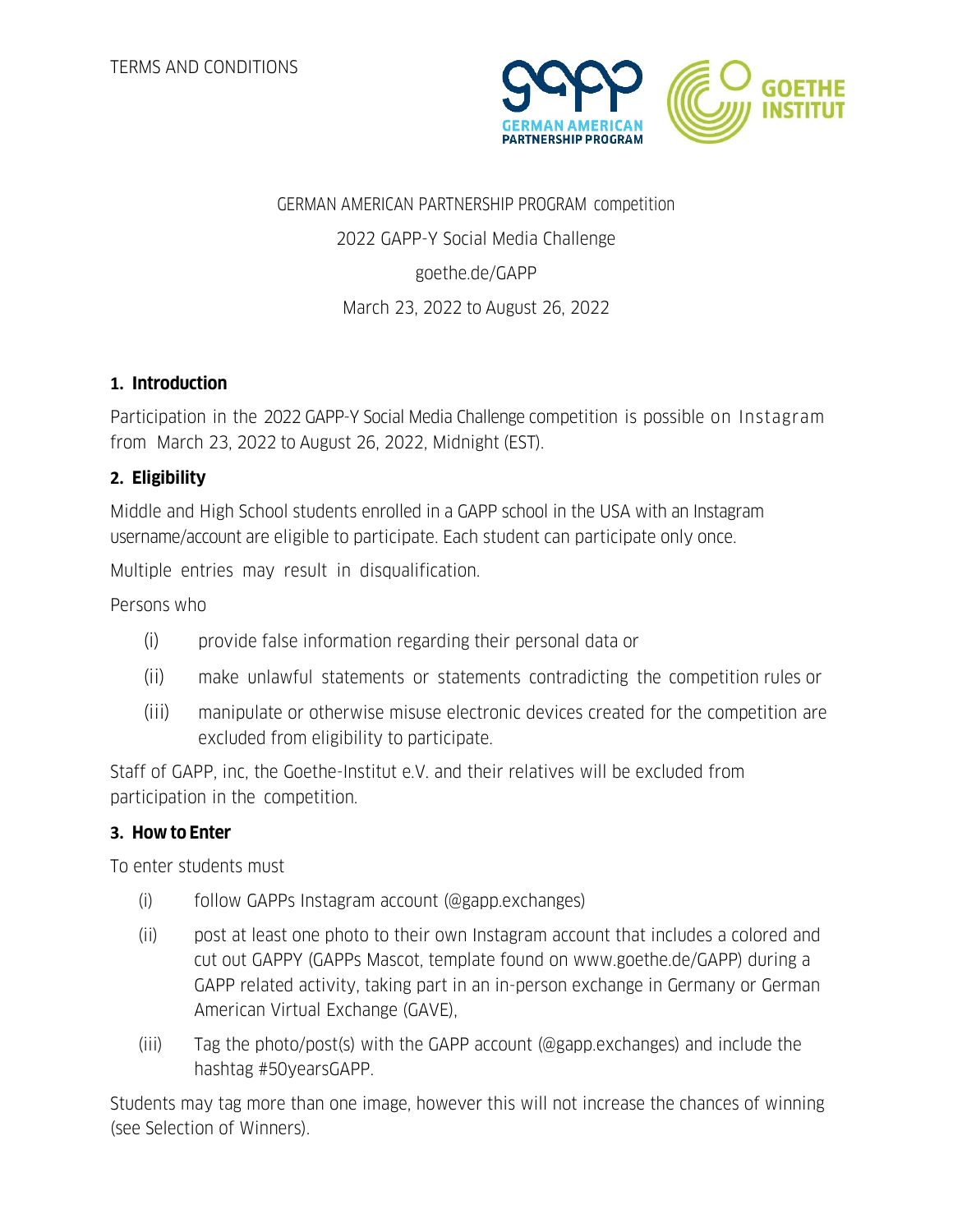

## **4. Selection of Winners**

A list of participant's usernames will be recorded for all entries that follow the contest eligibility criteria above. A participant's username will only appear on the list once, regardless of the number of posts that match the criteria.

There will be 3 winners; First, second and third place. The winners will be determined by a raffle. All eligible participants will be assigned a unique number and 3 numbers will be chosen at random to select the winners. The winners will be announced on our Instagram Account (@gapp.exchanges) once confirmation has been received from all winners. By participating, participants expressly agree to these Official Rules.

No entry will be valid if it's considered by GAPP to be inappropriate, pornographic, or considered hateful.

Participation in the competition and the likelihood of being selected are not dependent on the purchase of goods or utilization of services.

#### **5. Prizes**

The first winner selected will win one US\$150 (one hundred fifty dollar) gift card. The second winner selected will win one US\$50 (fifty dollar) gift card. The third winner selected will win one US\$25 (twenty five dollar) gift card.

The prize will be granted to the student upon confirmation of eligibility and receipt of signed prize claim form.

## **6. Data Protection**

GAPP and the Goethe-Institut comply with statutory data protection regulations.

Participants agree to the storage, processing, and sharing by GAPP and the Goethe-Institut of the data they supply in the context of participating in the competition.

Data will not be disclosed to third parties for other purposes.

Participants are free at any time to retrieve information concerning which of their data the Goethe-Institut has stored.

## **7. Disclaimer**

Participants may at any time revoke their consent to such data being stored and consequently withdraw their participation in the competition. The relevant address for such purposes is:

GAPP, inc. c/o Goethe-Institut New York, 30 Irving Place, New York, NY 10003, Attn: "2022 GAPP-Y Social Media Challenge".